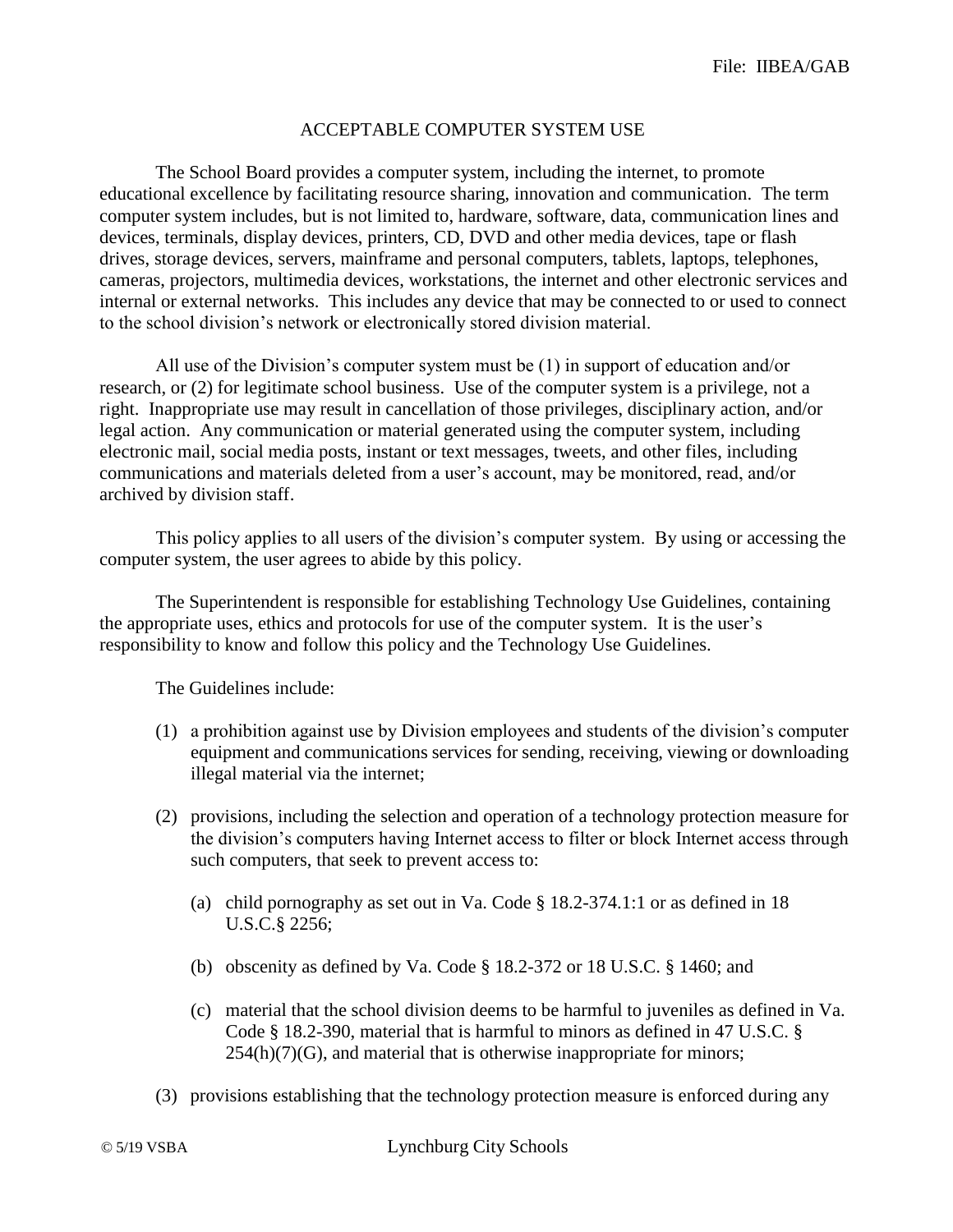use of the Division's computers;

- (4) provisions establishing that all usage of the computer system may be monitored;
- (5) provisions designed to educate students and employees about appropriate online behavior, including interacting with students and other individuals on social networking websites, blogs, in chat rooms, and cyberbullying awareness and response;
- (6) provisions designed to prevent unauthorized online access by minors, including "hacking" and other unlawful online activities.;
- (7) provisions requiring every user to protect the security of information necessary to access the computer system, such as usernames and passwords, and prohibiting the sharing of passwords.
- (8) provisions prohibiting the unauthorized disclosure, use, and dissemination of photographs and/or personal information of or regarding minors; and
- (9) a component of internet safety for students that is integrated in the Division's instructional program.

Use of the school division's computer system shall be consistent with the educational or instructional mission or administrative function of the Division as well as the varied instructional needs, learning styles, abilities and developmental levels of students.

The Division's computer system is not a public forum.

Users of the division's computer system have no expectation of privacy for use of the division's resources or electronic devices including non-division owned devices while connected to division networks or computer resources.

Software and/or services may not be installed or downloaded on the division's computer system without the prior approval of the Superintendent or Superintendent's designee.

The failure of any user to follow the terms this policy or the Technology Use Guidelines may result in loss of computer system privileges, disciplinary action, and/or appropriate legal action.

The School Board is not responsible for any information that may be lost, damaged or unavailable when using the computer system or for any information retrieved via the Internet. Furthermore, the School Board will not be responsible for any unauthorized charges or fees resulting from access to the computer system.

The School Board will review, amend if necessary, and approve this policy every two years.

Adopted: August 5, 2014